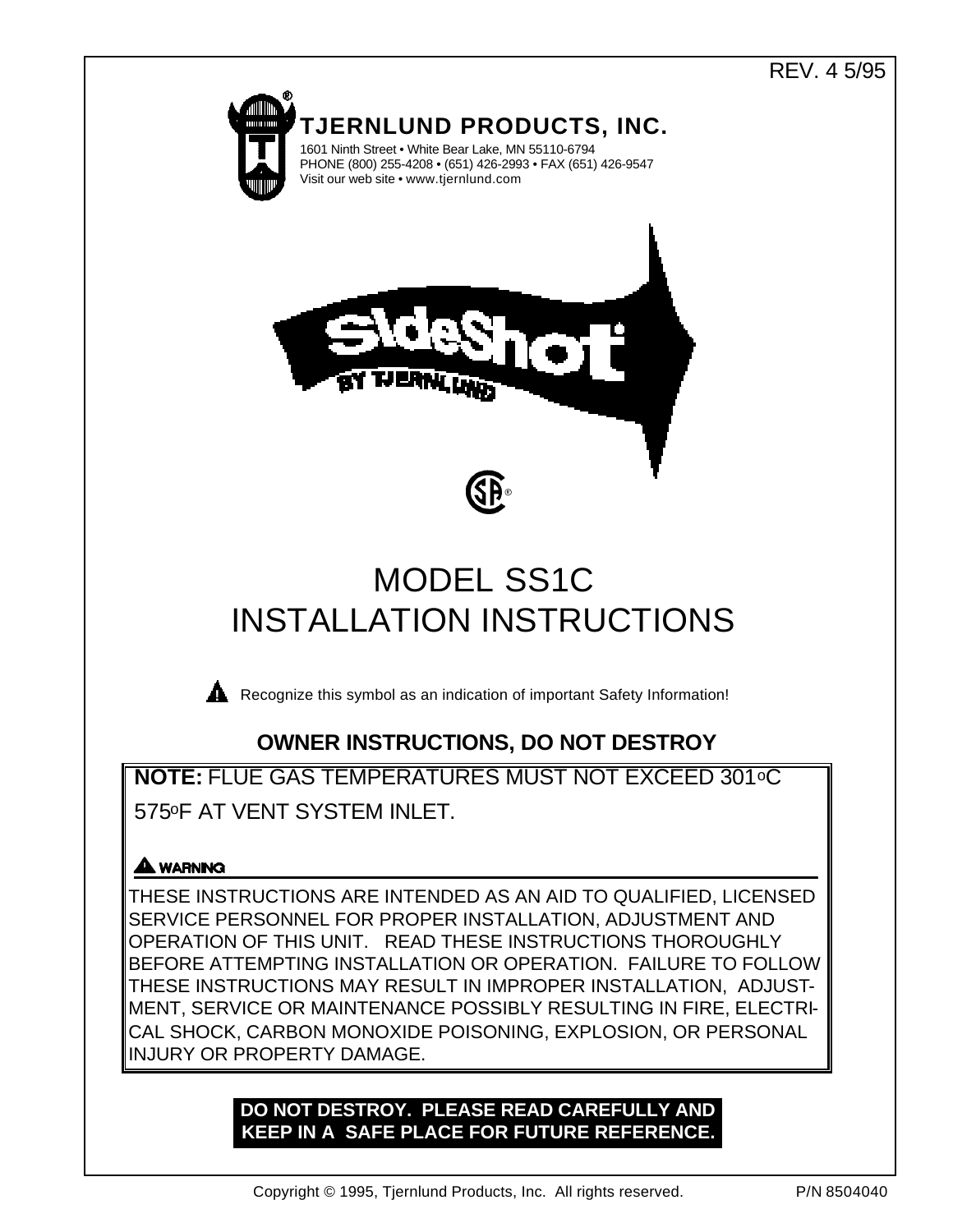#### **TABLE OF CONTENTS**

|                           | Page (s) |
|---------------------------|----------|
|                           |          |
|                           |          |
|                           |          |
|                           |          |
|                           |          |
|                           |          |
| Installation              |          |
|                           |          |
|                           |          |
|                           |          |
|                           |          |
|                           |          |
| <b>Electrical Wiring</b>  |          |
|                           |          |
|                           |          |
|                           |          |
|                           |          |
|                           |          |
|                           |          |
|                           |          |
|                           |          |
|                           |          |
|                           |          |
| <b>Mounting Templates</b> |          |
|                           |          |
|                           |          |
|                           |          |

SideShot® is a registered trademark of Tjernlund Products, Inc. for their Model SS1C Vent System.

#### **DESCRIPTION**

The SideShot is a mechanical vent system designed and listed for use with natural draft oil heating equipment. It is factory assembled and wired. The SideShot automatically vents the flue gases from heating equipment to the outdoors. By combining outside air with high-tech insulation, surrounding combustible materials and the Vent Hood exterior remain at safe temperatures. After each burner cycle the SideShot will continue to operate for an adjustable time period to purge the heater and vent of residual flue gases. The SideShot features a two way safety system consisting of a Fan Proving Switch and a high limit temperature control. These devices monitor the SideShot's performance and will interrupt the main burner if a venting malfunction is detected.

#### **APPLICATION TABLE**

Verify that the total BTU/hr. input of the heating appliance(s) fall within the proper category listed below. All BTU/hr. capacity ranges are based on a maximum of 15.2 equivalent meters (50 feet). To determine equivalent meters, add the total length of straight vent pipe plus 3.1 meters (10 feet) for each 90 degree elbow and 1.5 meters (5 feet) for each 45 degree elbow. Vent runs of over 4.5 linear meters (15 linear feet) should use an approved, insulated vent connector to prevent problems related to sulfur condensation.

| MODEL.           | FLAME RETENTION                               | CONVENTIONAL                                | MAX. EQUIVALENT                    |
|------------------|-----------------------------------------------|---------------------------------------------|------------------------------------|
|                  | OIL BLIRNER                                   | OIL BURNER                                  | <b>METERS</b>                      |
| SS <sub>1C</sub> | 50,000 - 315,000<br>BTU/hr.<br>$2.25$ gal/hr. | 50,000-223,000<br>BTU/hr.<br>$1.59$ gal/hr. | 15.2 meters<br>$(50 \text{ feet})$ |

#### **SPECIFICATIONS**

**Motor:** 115/1/60, 3300 RPM, 212 watts, 2.28 FLA

Fan Proving Switch: Non-adjustable set point of -.04" W.C., N/O Contacts rated for an inductive load of 6.2 FLA at 120 VAC.

High Limit: Manual reset N/C contacts, open at 79<sup>o</sup>C (175<sup>o</sup>F)  $\pm$  8<sup>o</sup>C (15<sup>o</sup>F), Contacts rated at 10 FLA at 120 VAC.

**Post-Purge Timer:** Adjustable from 1 to 10 minutes. Dual voltage, non-polarity sensitive input (24-120 VAC).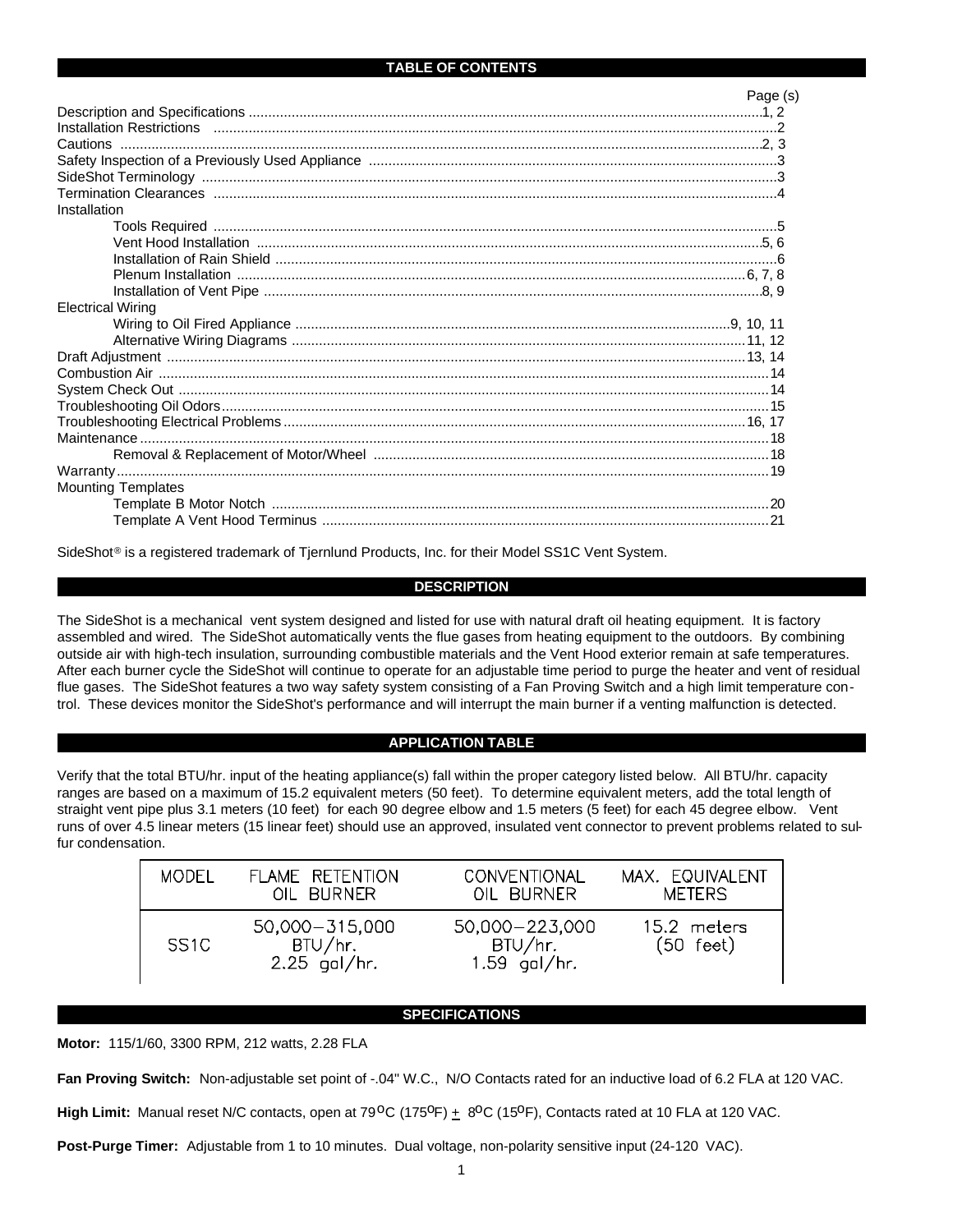

| $27 \frac{3}{d}$ | $16 \frac{1}{2}$   | $12 \frac{1}{4}$ |  |  |
|------------------|--------------------|------------------|--|--|
|                  |                    | c                |  |  |
| 13.3/4           | 1/5<br>۰/Æ<br>15 - |                  |  |  |

#### **GENERAL INFORMATION**

These units have been factory tested and rated in accordance with the following Canadian Standards: CAN/CSA - B140.0-M87 General Requirements For Oil Burning Equipment; CAN/CSA - B139-M91 Installation Code For Oil Burning Equipment; CAN3 - B255-M81 Mechanical Flue - Gas Exhausters.

Each SideShot is electrically factory line tested before shipment.

After opening carton, inspect thoroughly for hidden damage. Wheel should rotate freely and Plenum section should be square. If any damage is found notify freight carrier and your distributor immediately and file a concealed damage claim.

#### **INSTALLATION RESTRICTIONS**

- 1. The SideShot may not be installed on condensing appliances, incinerators, incinerating toilets, or solid fuel burning appliances.
- 2. The SideShot is Listed for Oil Fired appliances only.
- 3. The SideShot may only be installed on appliances equipped with a barometric draft control.
- 4. The SideShot shall not be installed where flue gas temperatures exceed 301<sup>o</sup>C (575<sup>o</sup>F) at its inlet.

Flue gas temperature verification:

A) Consult appliance manufacturer for temperature of gases at the appliance after dilution by draft control.

#### **AND**

- B) Measure temperature of flue gases at the inlet to the SideShot at time of installation. Temperature should be measured after appliance and SideShot have operated for at least 15 minutes, allowing flue gas temperature to stabilize.
- 5. The electrical load controlled through the Fan Proving Switch must not exceed its nameplate ratings.
- 6. The maximum recommended wall thickness is 39cm (15").
- 7. Vent runs of over 4.5 linear meters (15 linear feet) should use an approved, insulated vent connector to prevent problems related to sulfur condensation.

#### **NARNING**

Improper installation, adjustment, alterations, service or maintenance can cause injury or property damage. Refer to this manual. For assistance or additional information consult a qualified installer, service agency or the equipment supplier.

#### **A WARNING**

Do not exceed the recommended input range of the SideShot. Under no circumstances shall the minimum draft adjustment be used for the larger input range of this product. Improper adjustment may result in the dispersion of flue products into the building interior causing carbon monoxide poisoning or soot damage.

#### **CAUTIONS**

- 1. Disconnect power supply from SideShot and heating equipment when making wiring connection and servicing the SideShot. Failure to do so may result in personal injury and/or equipment damage.
- 2. Failure to install, maintain and/or operate the SideShot in accordance with manufacturer's instructions may result in conditions which can produce bodily injury and property damage.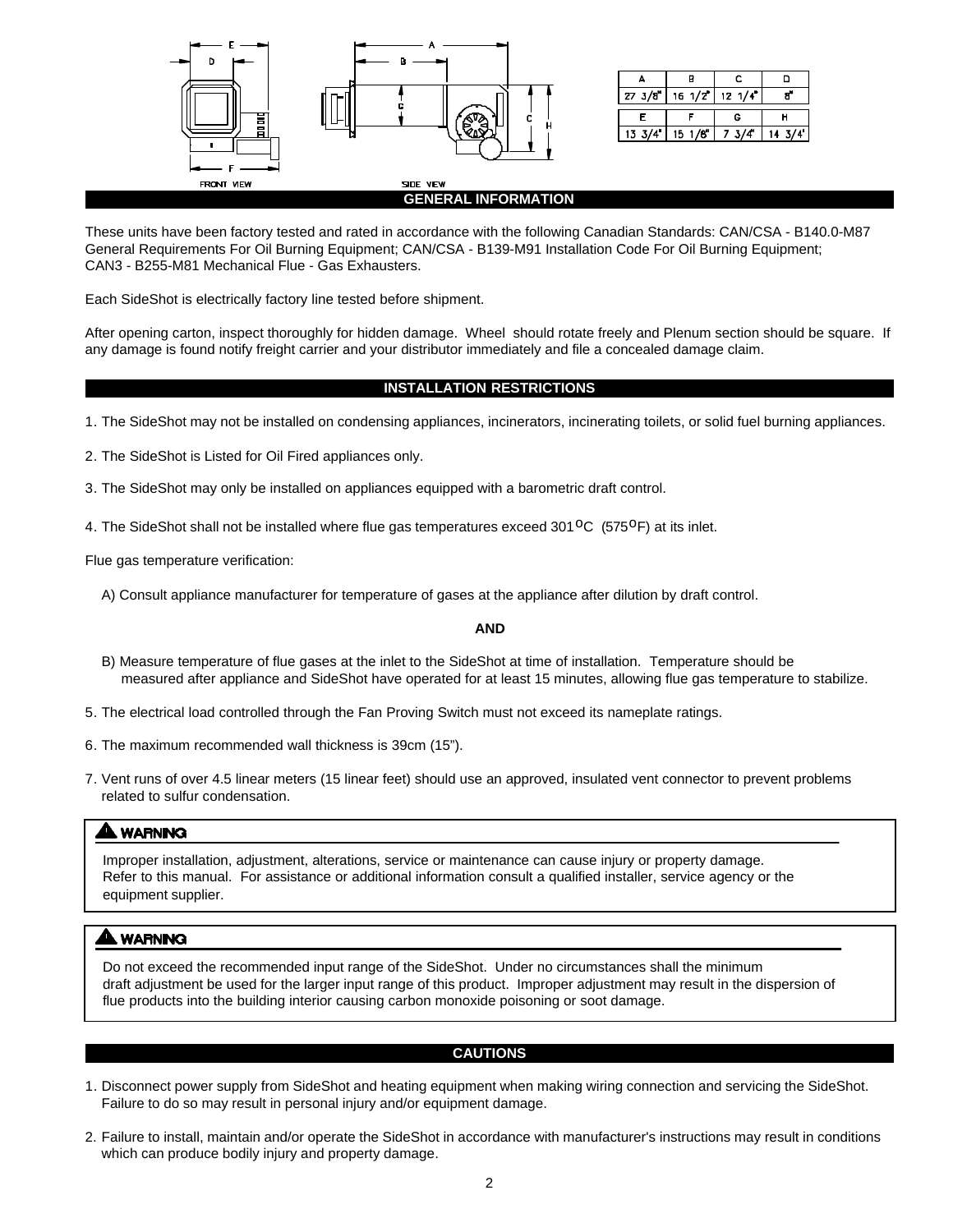- 3. The SideShot must be installed by a qualified installer (an individual properly licensed and/or trained) in accordance with all local codes or, in their absence, in accordance with "The National Building Code of Canada" CSA Std B139 & "The Canadian Electrical Code" CSA Std C22.1.
- 4. Plan the vent layout so that the code required clearances are maintained from plumbing, wiring and combustible materials.
- 5. The SideShot motor shaft must be mounted horizontally to ensure proper operation of the Fan Proving Switch and prevent motor bearing wear.
- 6. Flue gas temperatures must not exceed 301<sup>o</sup>C (575<sup>o</sup>F) at SideShot inlet. Ambient temperature must not exceed 40<sup>o</sup>C (104<sup>o</sup>F).
- 7. Make certain the power source is adequate for the SideShot requirements. Do not add the SideShot to a circuit where the total electrical load is unknown.
- 8. "Safety Inspection of a Previously Used Appliance", must be completed when replacing a conventional chimney venting system or when SideShot is installed on used heating equipment.

#### **\*SAFETY INSPECTION OF A PREVIOUSLY USED OIL APPLIANCE**

(Perform prior to SideShot installation)

The following procedure is intended as a guide to aid in determining that an appliance is properly installed and is in safe condition for continuing use.

This procedure is based on central furnace and boiler installations and it should be recognized that generalized procedures cannot anticipate all situations. Accordingly, in some cases deviation from this procedure may be necessary to determine safe operation of the equipment.

- a. This procedure should be performed prior to any attempt at modifications of the appliance or installation of the SideShot.
- b. If it is determined there is a condition which could result in unsafe operation, the appliance should be shut off and the owner advised of the unsafe condition.

The following steps should be followed in making the safety inspection:

- 1. Visually inspect the venting system and determine there is no blockage or restriction, leakage, corrosion or other deficiencies which could cause an unsafe condition.
- 2. Inspect burner and primary control for proper operation.
- 3. Applicable only to furnaces: Inspect heat exchanger for cracks, openings or excessive corrosion. Check both the limit control and fan control for proper operation.
- 4. Applicable only to boilers: Inspect for evidence of water or combustion product leaks. Determine that the water pumps are in operating condition. Test low water cutoffs, automatic feed controls, pressure and temperature limit controls and relief valves in accordance with the manufacturer's recommendations to determine that they are in operating order.

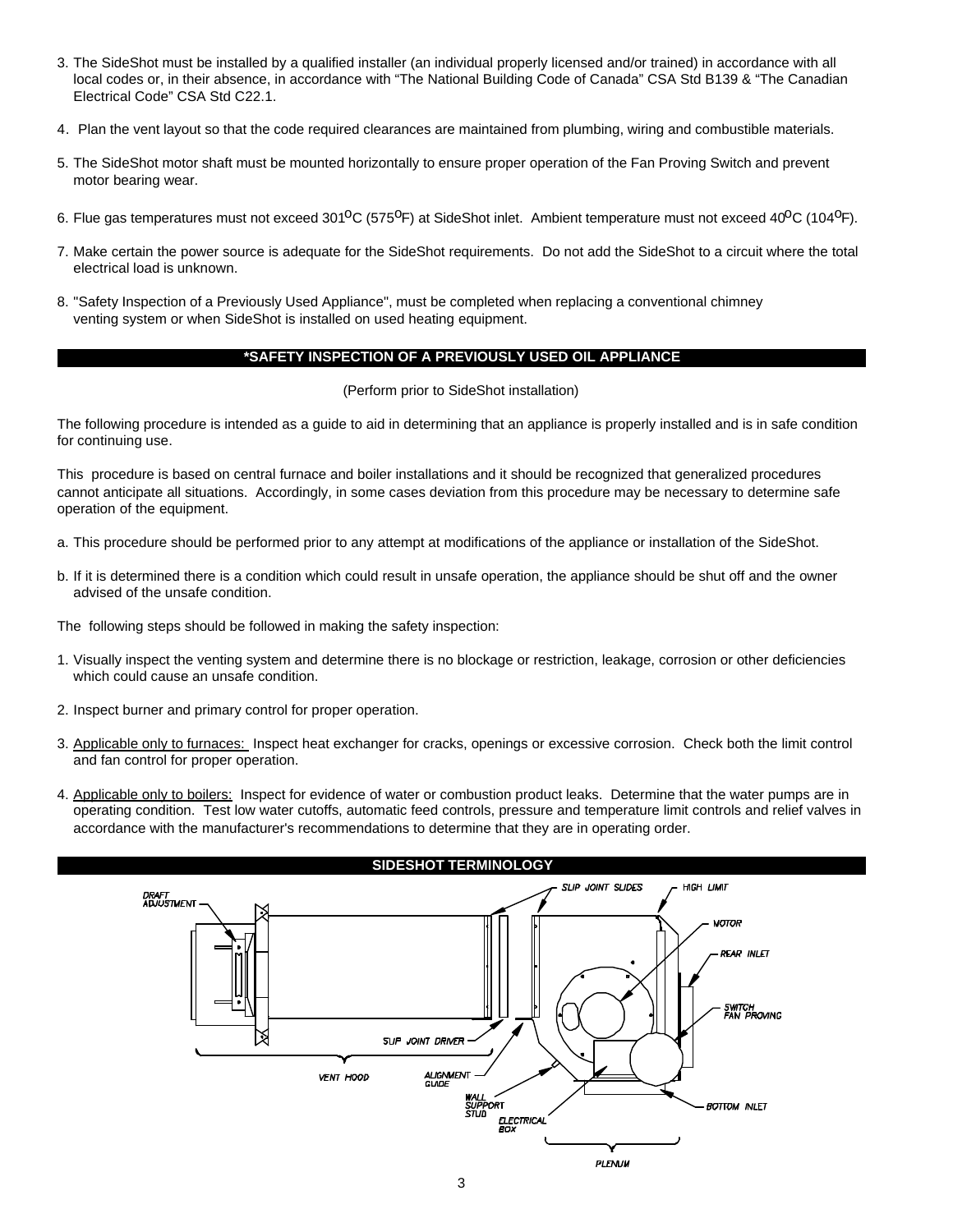#### **PLENUM AND VENT HOOD CLEARANCE FROM COMBUSTIBLES**

With an inlet flue gas temperature of  $301^0C$  (575<sup>O</sup>F) or below, the SideShot has been Listed for the following clearances from combustible materials:

#### **IMPORTANT**

Vent Hood and top of Plenum: Zero Clearance Plenum front and sides: 1.3cm (1/2 inch) Plenum rear: 7.6cm (3 inches)

#### **VENT HOOD TERMINATION CLEARANCES**

The SideShot has been CSA Listed according to the requirements of "Mechanical Flue-Gas Exhausters" CSA Std B255-M81 and the "Installation code for Oil burning Equipment" CSA Std B139-M91. (See Diag. A)

- A venting system shall not terminate underneath a veranda, porch, or deck, or above a paved sidewalk or a paved driveway that is located between two buildings, and that serves both buildings.
- The exit terminals of mechanical draft systems shall not be less than 2.13m (7ft) above grade when located adjacent to a paved sidewalk or driveway.
- A venting system shall not direct flue gases towards brickwork, siding, or other construction, in such a manner that may cause damage from heat or condensate from the flue gases.
- A venting system shall not direct flue gases so as to jeopardize people, overheat combustible structures, or enter buildings.

A venting system shall not terminate within 1.8 m (6ft) of the following:

- A window, door or mechanical air supply inlet of any building, including soffit openings
- A gas service regulator vent outlet
- A combustion air inlet
- A property line
- A direction facing combustible materials or openings of surrounding buildings

A venting system shall not terminate within 1m (3ft) of the following:

- Above a gas meter/regulator assembly within 1m (3ft) horizontally of the vertical centreline of the regulator
- A oil tank or an oil tankfill inlet
- The inside corner of an L-shaped structure

A venting system shall not terminate within .3m (1ft) of the following:

• Above grade level or any surface that may support snow, ice, or debris



It is not recommended for the SideShot to be terminated on a wall that faces the direction of prevailing winds. Backdrafts by severe winds can cause oil odors to remain in the structure and/or interrupt heating equipment operation.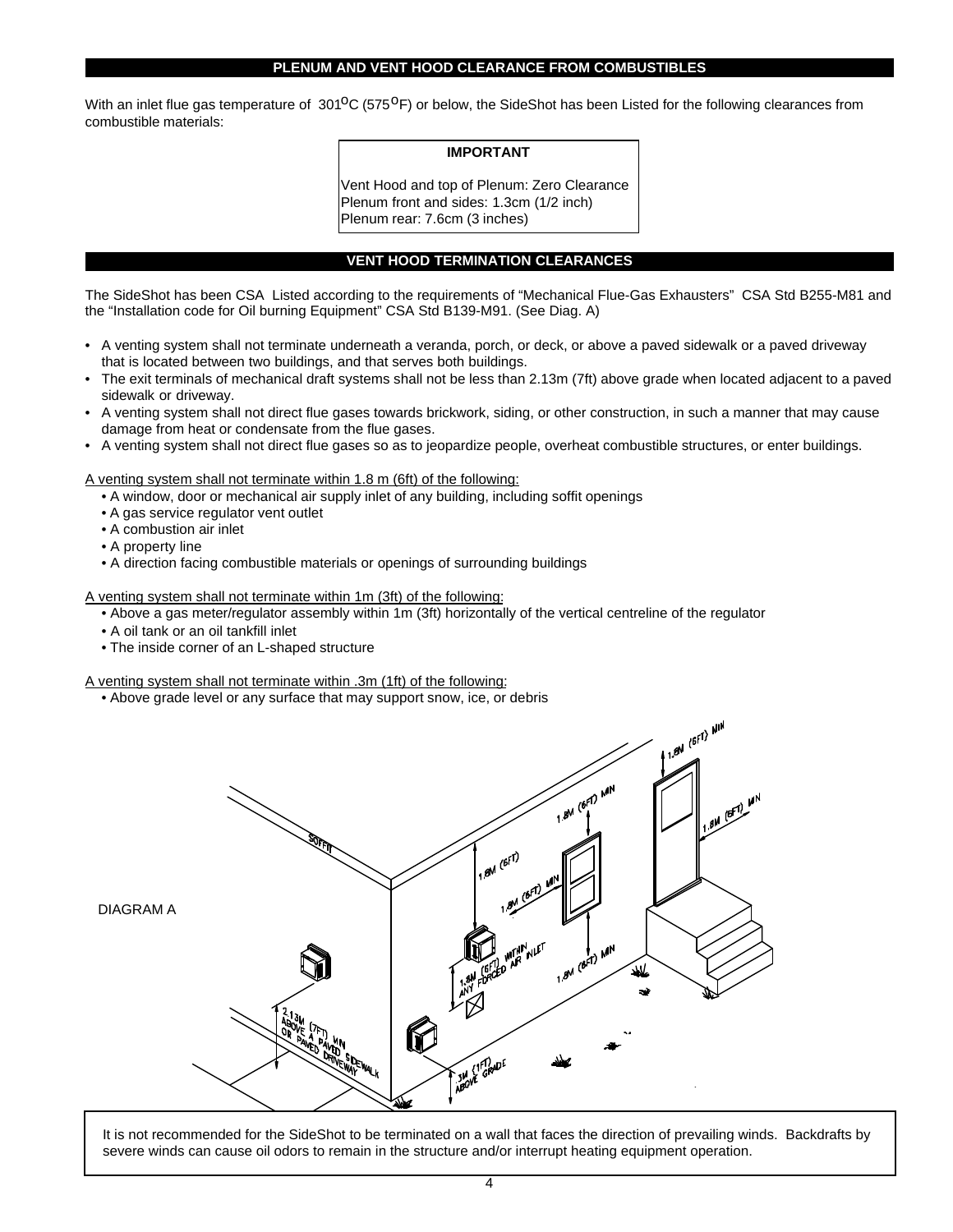#### **INSTALLATION**

#### Tools required:

- 
- Drill and 1/8", 1/4", 1/2" Bits 1/4" Masonry Drill Bit
- 
- Wire Cutter/Stripper Hammer
- Tube Cutter
- Reciprocating Saw 1/2", 7/16", 5/8" Wrench
	-
- Blade Screwdriver 1/4", 5/16", 11/32" Nut Runner or Socket
	-
	- **INSTALLING VENT HOOD TERMINUS**
- 1. a) Fold template A (Page 21) along dashed line and attach in between the floor joists ensuring that it is snug against the sill plate and right hand floor joist. Follow same procedure if floor trusses are used, (See Diagram B).
	- b) If the SideShot is not being installed between floor joists, attach the template to the wall it will be exiting ensuring it is level.



RIM JOIST INSTALLATION

- 2. Using 1/2" bit, drill pilot holes noted on each side of the template from inside through rim-joist, wall board, siding, etc., keeping drill bit perpendicular to the wall. 1/2" bit must be long enough to penetrate through exterior.
- 3. Remove template from rim-joist and attach to building exterior, aligning pilot hole markings on template with holes previously created in Step #2.
- 4. Drill the four corner holes noted on the template through the building exterior. Remove the template and mark lines from the **outside** edge of the holes drilled, forming a rectangle.
- 5. Using reciprocating saw and appropriate blade, cut a rectangular opening through the rim joist, wall board, siding, etc., on the lines marked in step 4. The rectangular opening should be no larger than 8-3/8" in width by 8" in height, (See Diagram C).



- 6. Knock out block material exposing rectangular opening through the wall.
- 7. Apply two beads of exterior rated caulk approximately 3/8" in width at the seam of the outermost casing of the Vent Hood and the inner flange of the Vent Hood Terminus, (See Diagram D).

DIAGRAM C



#### DIAGRAM B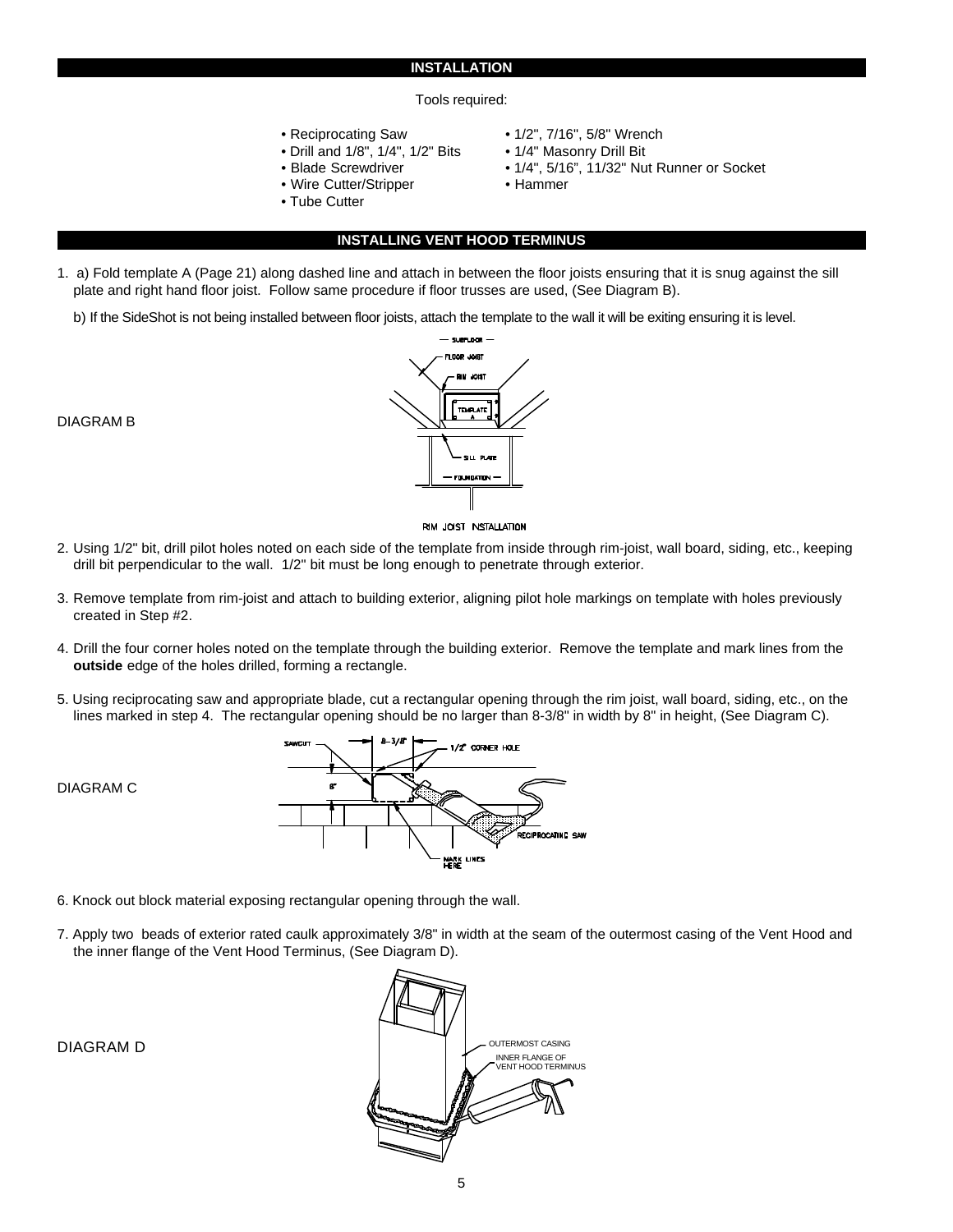8. Slide the Vent Hood through the wall while taking care installing the rain shield as shown, (See Diagram E). The nuts located on the Vent Hood outermost casing should be facing up when sliding it through the wall. Mount Vent Hood to the exterior using four #8 x 3" wood screws and spacers provided, (See Diagram E). Wall anchors are provided for installation into masonry wall.



- 9. Connect the Plenum to the Vent Hood of the SideShot following the steps on pages 6, 7 and 8.
- 10. After the SideShot is completely installed, apply a bead of exterior rated caulk between the Vent Hood Terminus inner flange and the exterior of the building, (See Diagram F).



Depending on building construction, it may be necessary to notch out a section of the floor joist to provide proper clearance for the SideShot motor.

- 1. Attach Template B (Page 20) to the floor joist that is to be notched, aligning the sight line noted on the template with the end or the outside casing of the vent hood.
- 2. Cut out notch on line shown on the template.



#### **NOTCH BRACING**

It is recommended and local codes may dictate that the joist be reinforced as outlined below. Bracing of the rim joist is not necessary.

- 1. Cut two 2 x 4 pieces of wood 71 cm (28 inches) in length.
- 2. Center both pieces on each side of the floor joist above the notch and drive 8 16D or larger nails into each piece, (See Diag. H)

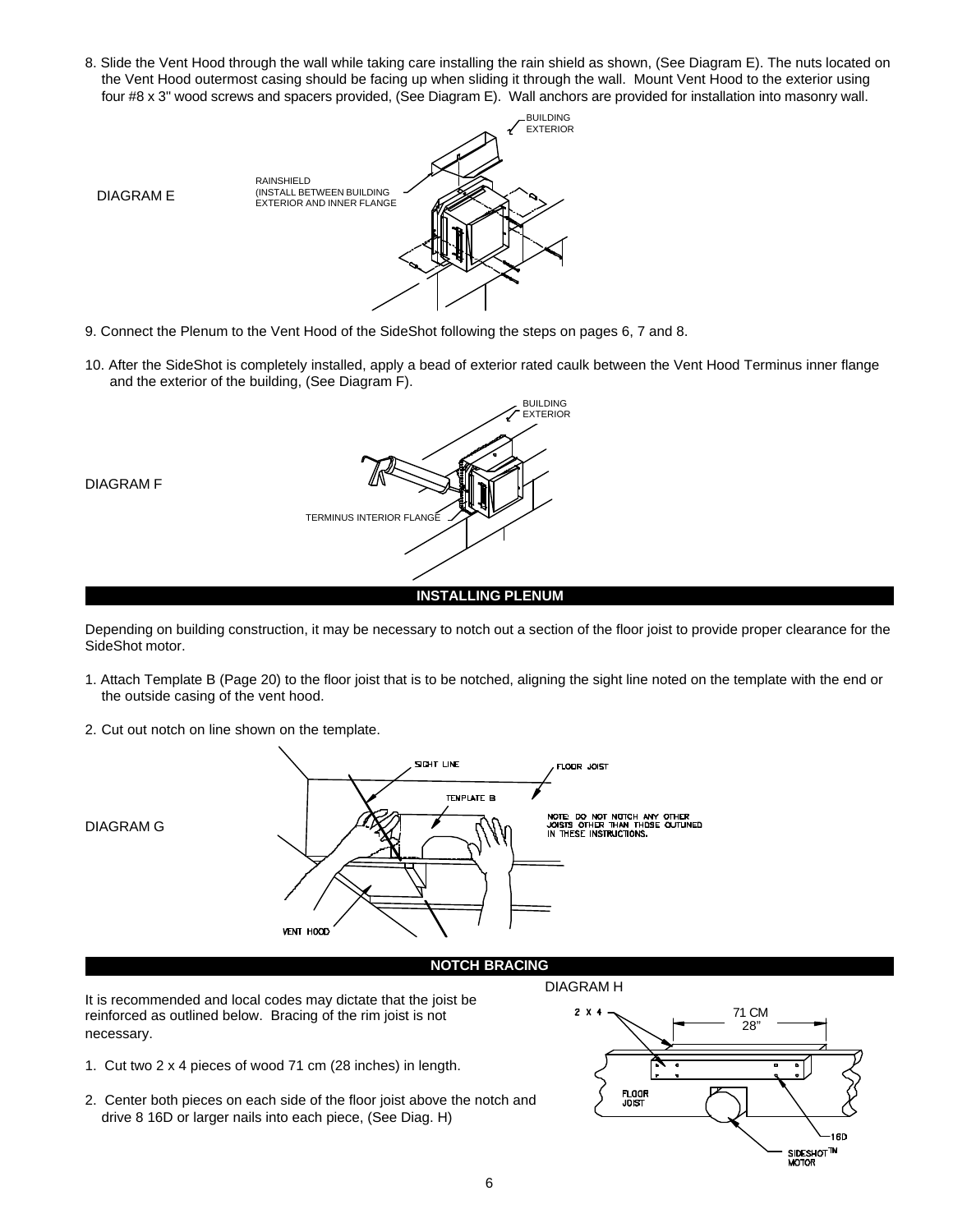#### **CONNECTING THE PLENUM TO THE VENT HOOD**

NOTES: Cut any nails which are protruding downward from the subfloor that may come in contact with the SideShot. Place both slip joint drivers in your pocket before continuing.

# **A WARNING**

DIAGRAM I

Minimum clearances from the Plenum to any combustible materials must be maintained as listed on page 4.

- **Note:** Blower Motor/Wheel assembly can be removed to make Plenum section lighter & easier to install. Refer to Removal and Replacement of Motor/Wheel Assembly, Page 18.
- 1. Connect the Plenum to the Vent Hood by aligning both grooves on the bottom of Plenum with both grooves on the bottom of the Vent Hood. The Plenum is designed to slide into the Vent Hood, (See Diagram I).
- 2. Gently slide the Plenum into the Vent Hood until the slip joint guides located on each side of the Plenum are in contact with each other.
- 3. Slide the slip joint drivers from the bottom upward over the the slip joint guides as far as possible by hand. A hammer may be used to tap the slip joint drivers to their final position. Start the slip joint drivers on the slip joint guides with the embossed end facing down. Do not force slip joint drivers past embossing.



**INSTALLATION OF WALL SUPPORT BRACKET**

- 1. To prevent damage to the SideShot, temporarily support the bottom of the plenum (prop on ladder) while assembling the wall support bracket. Assemble the wall support bracket as shown, (See Diagram J).
- 2. Using the prepunched holes, adjust the wall support bracket so that a slight pitch is maintained for water drainage, (See Diagram J).



3. Use the prepunched holes on the wall bracket as a template to mark holes to be drilled into the side wall for mounting screws.

4. a) If installing the bracket into a wood wall, drill 2 pilot holes at each point established in step 3 with a 1/8" drill bit approximately 1" deep and install the screws provided to secure the bracket to the wall.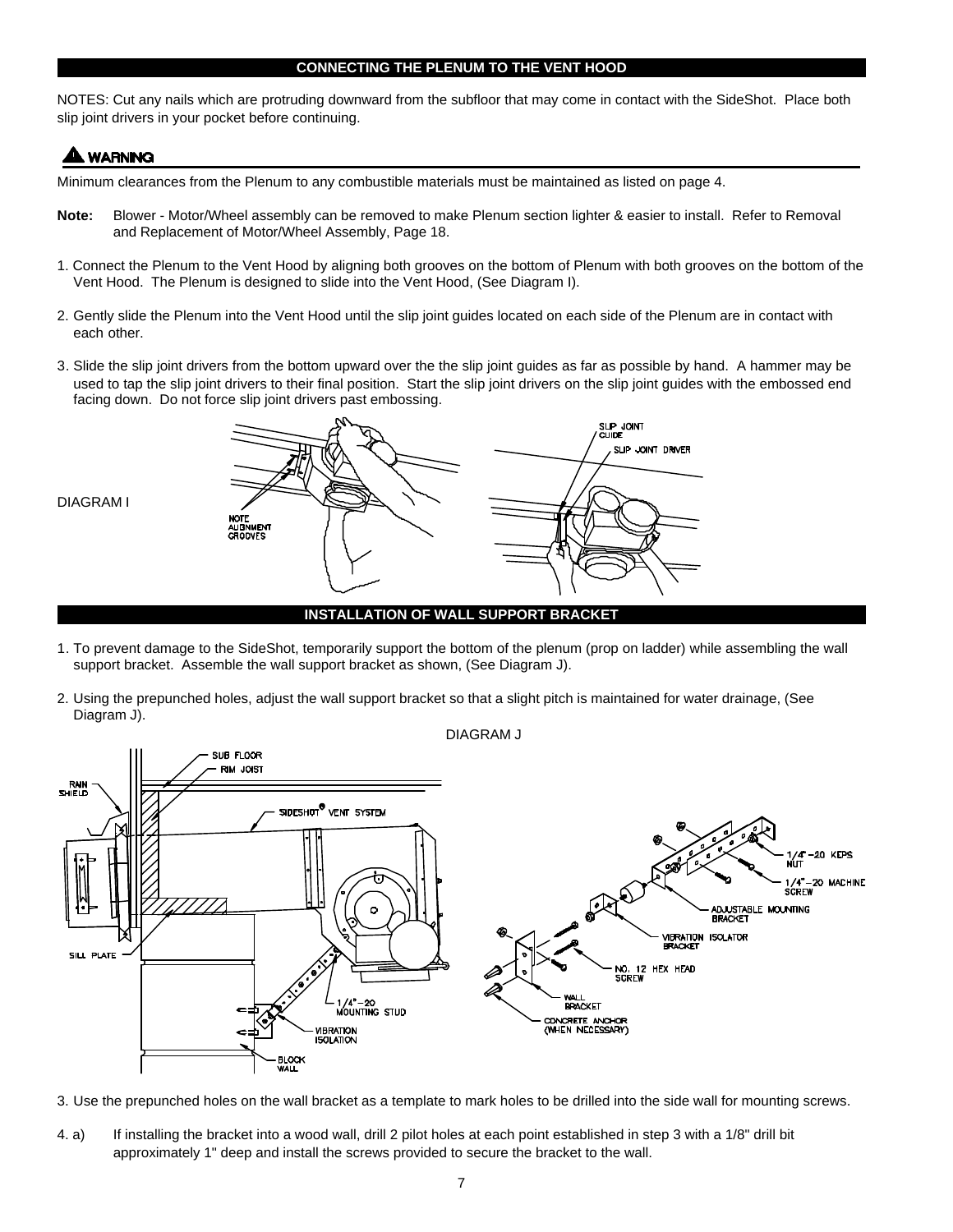- b) If installing the bracket into a masonry wall, drill 2 holes at each point established in step 3 with a 1/4" masonry drill bit approximately 1" deep. Tap the masonry anchors into the holes drilled in step 4. Screw the wall bracket onto the wall.
- 5. Connect the other end of wall support bracket to the stud on the plenum using the supplied 1/4"-20 keps nut. (See Diagram J).

#### **INSTALLATION OF VENT PIPE**

A barometric draft control must be used for the SideShot installation. Install the barometric draft control as shown, (See Diagram K). The SideShot Vent System is designed to accept all brands of 6" single wall, Class "A" or Type "L" vent pipe. **Type "B" is not suitable for the SideShot.** The vent pipe used must be in compliance with local codes and the listing of the vent pipe manufacturer. When necessary, install tapered reducers and increasers as shown below.

Determine which inlet of the SideShot Vent System will allow for the least amount of elbows to the appliance. DO NOT USE BOTH INLETS. Calculate the equivalent vent pipe meters (feet) from the appliance to the SideShot Vent System by adding the straight vent pipe length and the equivalent elbow lengths together. Each 90 degree elbow is equal to 3.1 meters (10 feet) of straight vent pipe, each 45 degree elbow is equal to 1.5 meters (5 feet) of straight pipe. The equivalent vent pipe length must not exceed 15.2 meters (50 feet) from the appliance to the SideShot Vent System. Vent runs of over 4.5 linear meters (15 linear feet) should use an approved, insulated vent connector to prevent problems related to sulfur condensation. It is not necessary to maintain a 1/4" rise per every .30 meter (1 foot) of horizontal when Side Wall Venting.

The SideShot Vent System is shipped from the factory with the plug connected to the rear and the vent pipe inlet collar connected to the bottom. If using the bottom inlet, skip to the section entitled "Vent Pipe Clamp Assembly". If your installation requires the use of the rear inlet, follow the steps in the section entitled "Vent Pipe Inlet Collar Conversion" to move the vent pipe inlet collar from the bottom to the rear.



#### **VENT PIPE INLET COLLAR CONVERSION**

- 1. Remove the plug from rear inlet port by unfastening the 6 nuts that secure it to the Plenum. Keep the plug & nuts for later use.
- 2. Remove the sensing tube from the Fan Proving Switch by loosening the plastic compression fitting.
- 3. Remove the vent pipe inlet collar from the bottom port by unfastening the 6 nuts. Keep the nuts for later use.
- 4. Using a tube cutter, cut the sensing tube 2" from the elbow directed at the vent pipe inlet collar, (See Diagram L). Discard the cut off section of metal tube.

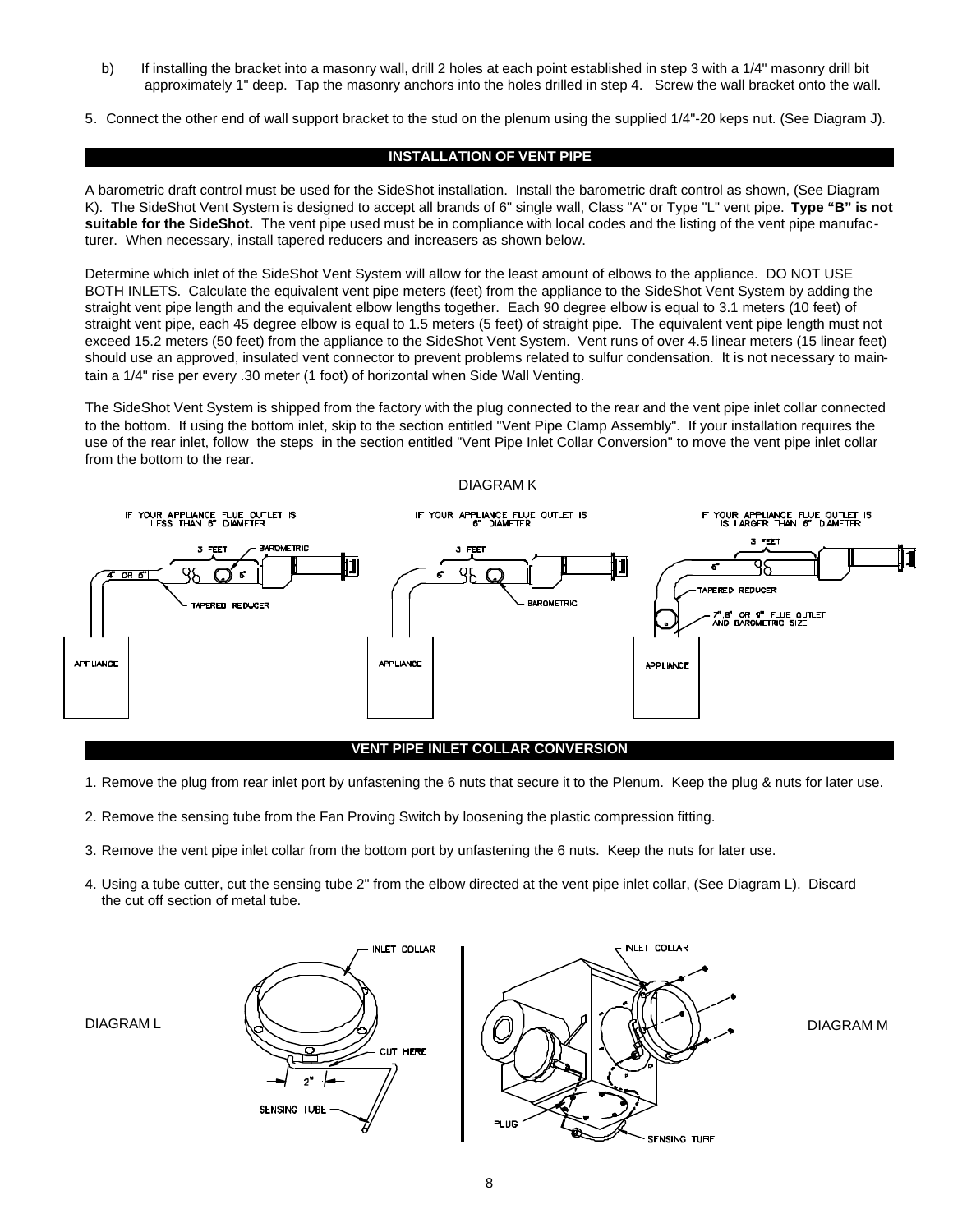- 5. Attach the vent pipe inlet collar to the rear inlet port making sure that the sensing tube is orientated as shown, (See Diagram M, Page 8). NOTE: Alignment marks on the inlet collar and plenum casing must match.
- 6. Attach  $90^{\circ}$  compression fitting to the short tube on the inlet collar.
- 7. Using the "soft" aluminum tubing, connect the Fan Proving Switch to the inlet collar. Take care not to crimp the tubing.
- 8. Install the plug removed in step 1 over the bottom inlet port, tightening securely.

#### **VENT PIPE CLAMP ASSEMBLY**

1. Attach the three vent pipe clamps to the inlet collar, (See Diagram N). NOTE: The following diagrams show the use of the rear inlet. The same steps will apply if using the bottom inlet.



- 2. Bend each vent pipe clamp so it conforms to the outside diameter of the vent pipe being used, (See Diagram O)
- 3. Route the adjustable clamp through the openings at the opposite end of the legs.
- 4. Slide the vent pipe over the inlet collar of the SideShot.
- 5. Tighten the adjustable clamp around the vent pipe, (See Diagram O).



DIAGRAM O

#### **ELECTRICAL WIRING OIL**

#### **WARNING**

The electrical supply to the SideShot shall be supplied from the appliance. All wiring from the SideShot to the appliance must be appropriate Class 1 wiring as follows: installed in rigid metal conduit, intermediate metal conduit, rigid non-metallic conduit, electrical metallic tubing, Type MI Cable, Type MC Cable, or be otherwise suitably protected from physical damage.

The electrical contact ratings for the diaphragm Fan Proving Switch and High Limit are as follows:

**FAN PROVING SWITCH**<br> **6.2 Amps (full load) at 120 VAC** 10 Amps (full load) at 120 VAC 6.2 Amps (full load) at 120 VAC 36 Amps (locked rotor) at 120 VAC 60 Amps (locked rotor) at 120 VAC

The Fan Proving Switch and High Limit are not suitable for loads which exceed the above limits.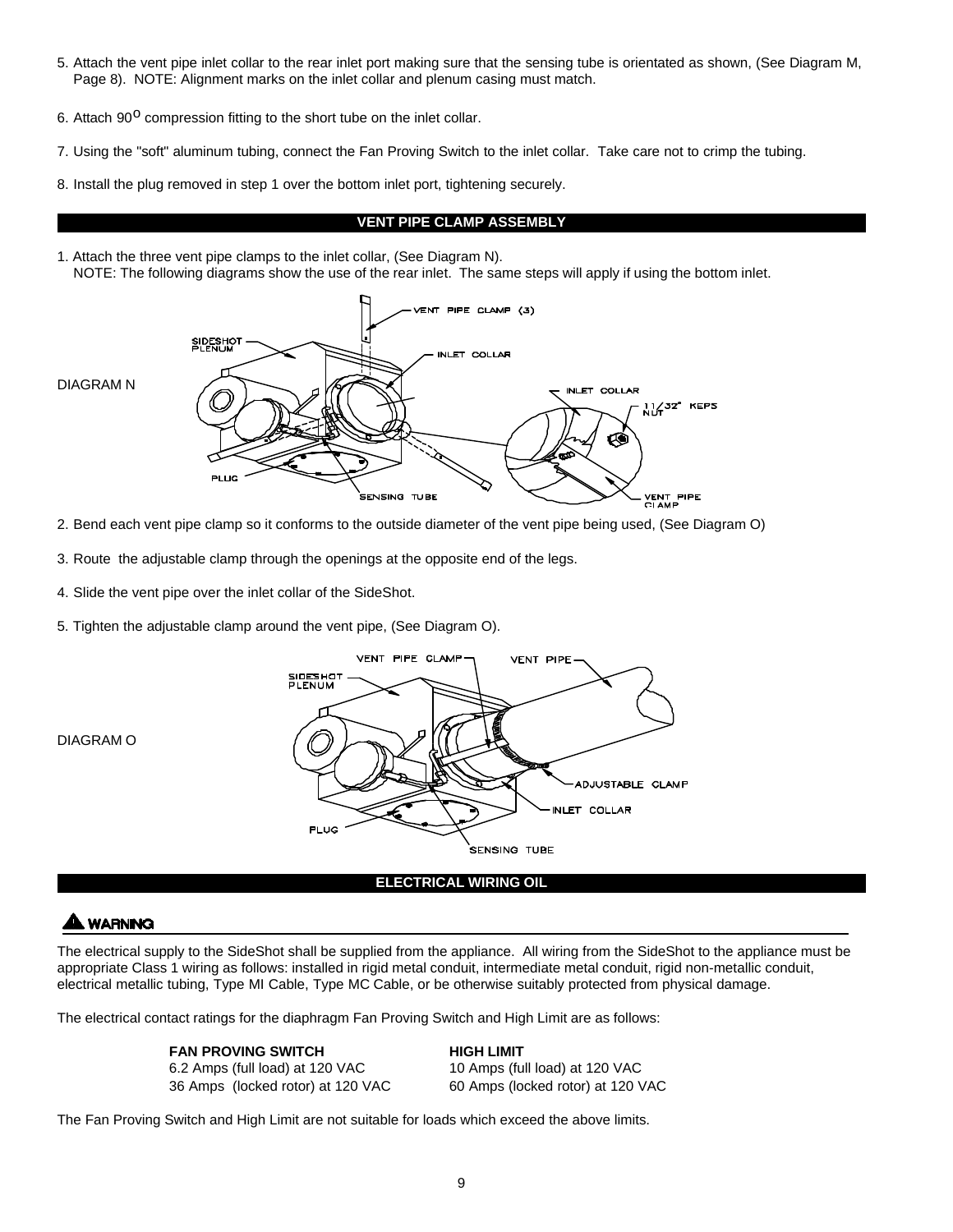#### **SEQUENCE OF OPERATION WITH SIDESHOT INSTALLED ON OIL FIRED APPLIANCES:**

As the thermostat/aquastat senses a need for heat, the internal switch of the thermostat/aquastat will close. The switch closure sends current through the internal controls of appliance (e.g. high limit, low limit and all other safety controls the appliance is equipped with) and continues through the R8184G primary control. Current will then flow out of the orange of the R8184G to the SideShot Relay/Timer and safety circuit. When the Relay/Timer receives current, the SideShot motor is energized. After draft is established within the SideShot, the Fan Proving Switch closes completing the circuit to the burner motor. It is important to remember that the electrical interlock of the SideShot is always done at the final signal which would normally start the burner motor. All thermostats, zones, limits and circulators are to be wired as normally done on a chimney vented appliance.

All diagrams in this section show the same electrical connections. Follow the diagram which is most appropriate for your installation.

If your appliance is not equipped with an R8184G as outlined in these diagrams, locate the wire from the primary control which is connected to the black burner motor wire and follow the steps outlined on Page 11.



#### **SIDESHOT FACTORY WIRING**

**TYPICAL OIL FIELD WIRING**

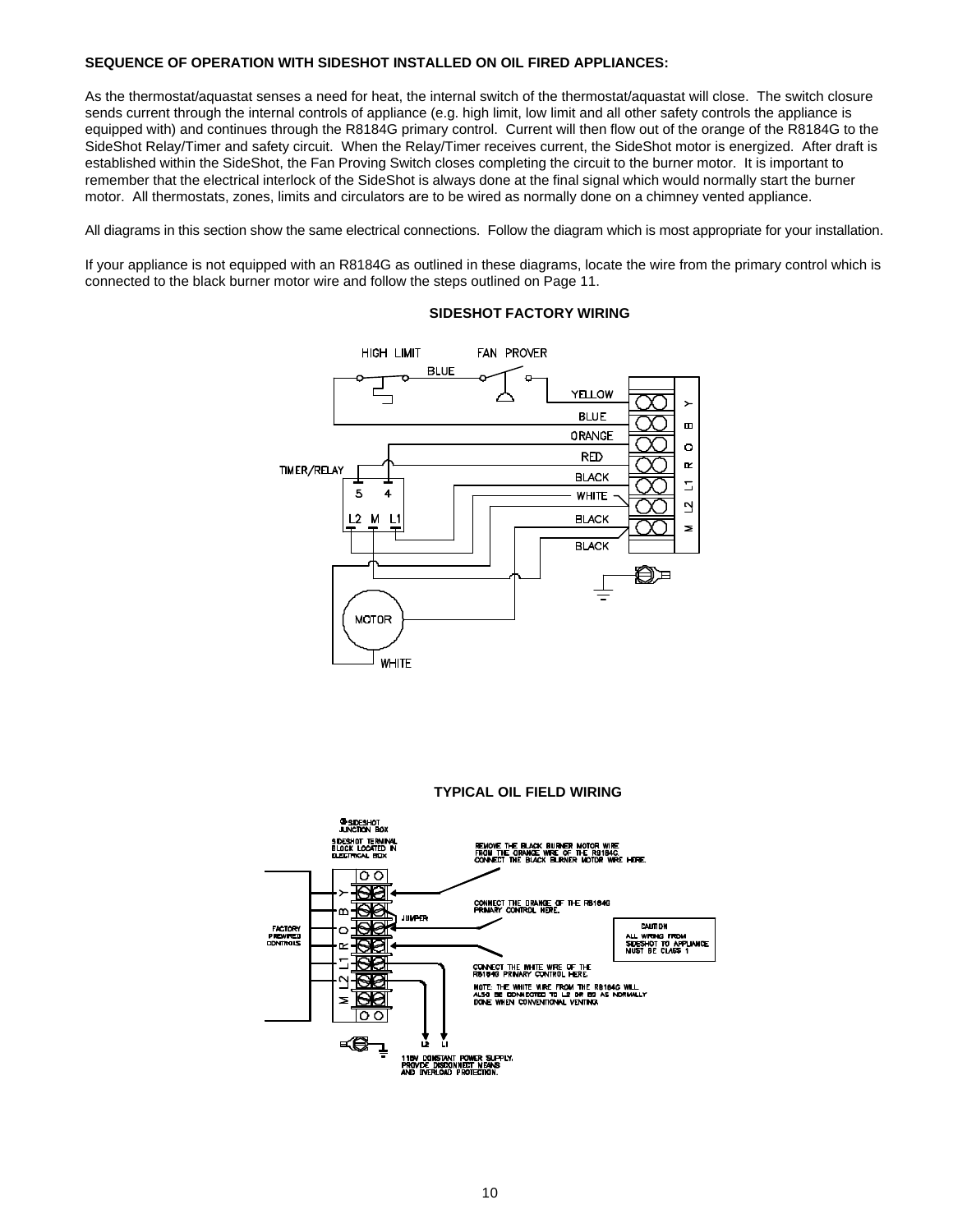#### **SIDESHOT CONNECTED TO AN R8184G WITH THE APPLIANCE BURNER MOTOR LESS THAN 6.2 AMPS @ 120 VAC**



NOTES: The SideShot is always interlocked with the primary control of the appliance. Wire all other furnace/boiler controls as normally done when conventional venting before continuing. Disconnect power from the appliance before attempting to interlock the SideShot.

- 1. Separate the black burner motor wire from the Orange wire of the R8184G. NOTE: Do not separate ignition transformer wire or the optional oil valve wire from the Orange.
- 2. Connect the Black burner motor wire to terminal Y on the SideShot terminal strip.
- 3. Connect the Orange wire of the R8184G to the O terminal on the SideShot terminal strip.
- 4. Connect the White wire of the R8184G to the R terminal of the SideShot terminal strip.

NOTE: The White wire from the R8184G will also be connected to L2 or B2 as normally done when conventional venting.

- 5. Connect L1 terminal of the SideShot terminal strip to L1.
- 6. Connect the L2 terminal of the SideShot terminal strip to L2.
- 7. Connect the Ground to grounding screw in SideShot junction box.



**STANDARD HONEYWELL ST9103 WIRING**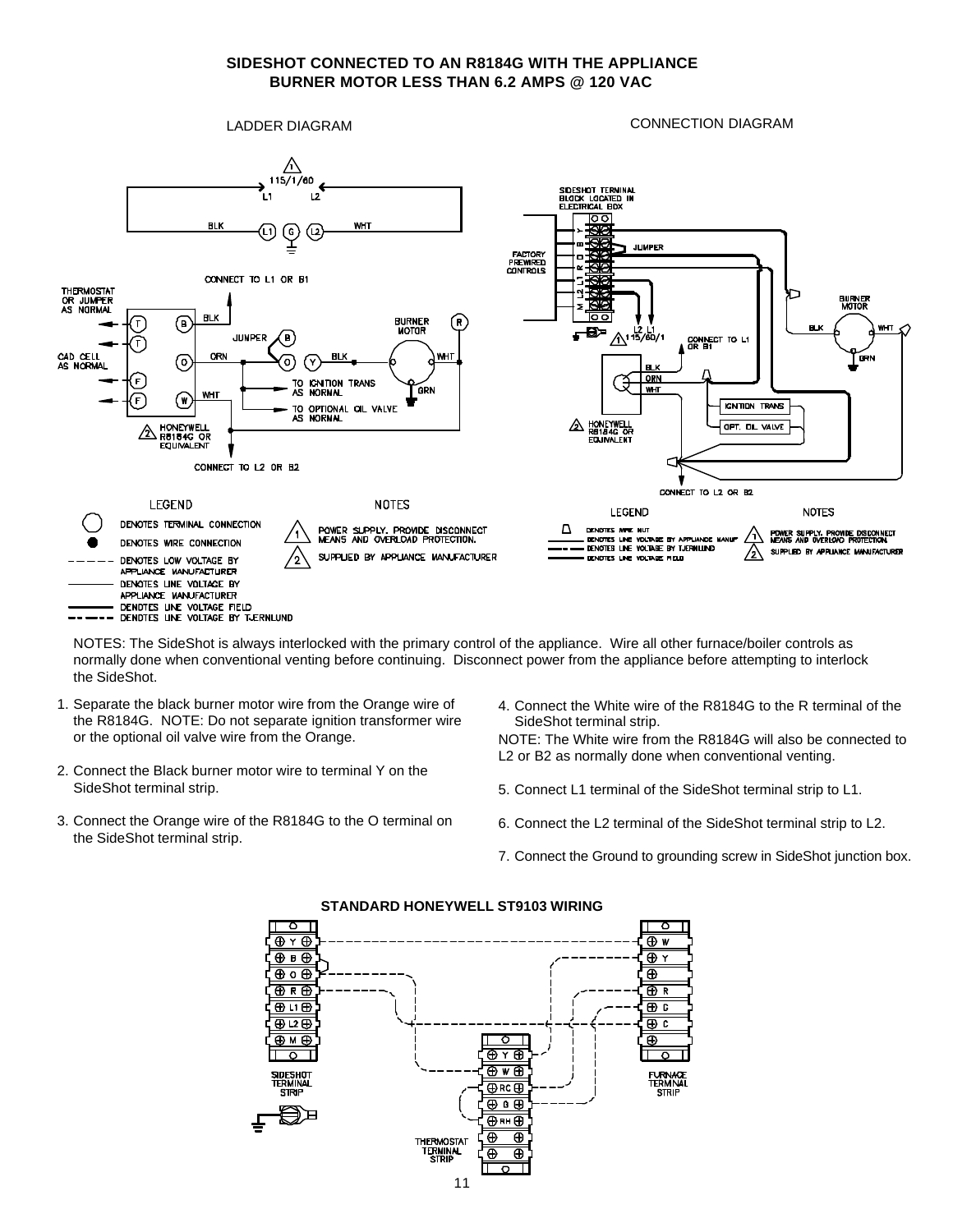#### **HONEYWELL ST9103 WIRING WITH BURNER MOTOR POST PURGE**





للمالية الاستعادة المالية المتحدة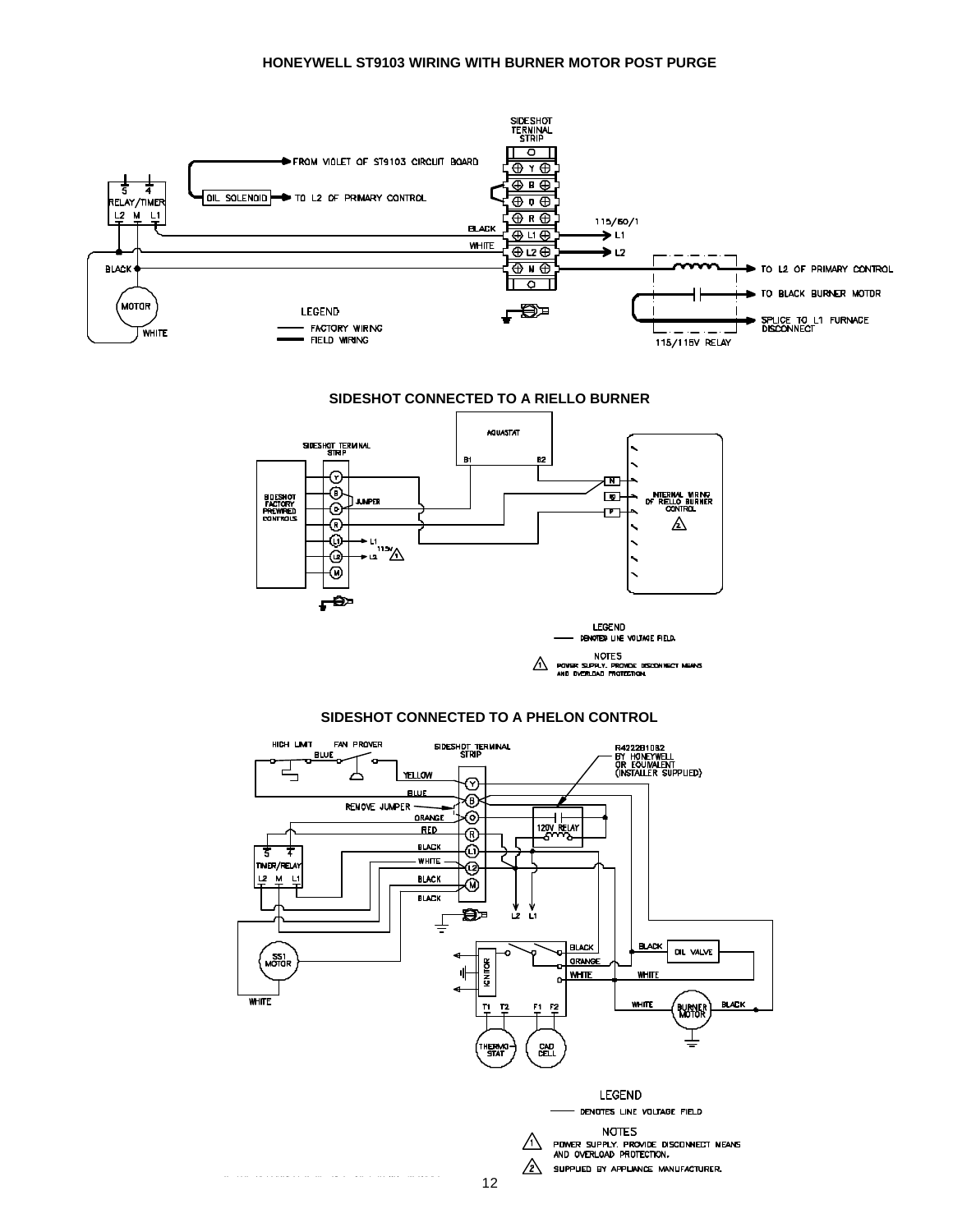The SideShot Vent system will properly vent a wide range of BTU/hr. input capacities. To compensate for different burner capacities, vent connector lengths and wind conditions it features a draft adjustment located on the outside of the Vent Hood. In general, positioning the draft adjustment **inward** will cause the SideShot to operate at lowest capacity. Positioning the draft adjustment **outward** will cause the SideShot to operate at highest capacity.

#### **IMPORTANT:**

The following paragraph describes the initial draft adjustment. It may be necessary to make a slight readjustment to compensate for various conditions: wind, vent connector resistance, negative building pressure and multiple appliances.

ASHRAE lists the average design factor for wind loads in North America at 15 MPH. Refer to the Draft Adjustment Chart on Page 14. We recommend that the 25 MPH category be used to allow for excursions beyond the 15 MPH average. It is not recommended for the SideShot to be terminated on a wall that faces the direction of prevailing winds. Backdrafts by severe winds can cause oil odors to remain in the structure and/or interrupt heating equipment operation. If the SideShot is terminated in a direction prone to higher winds, or if higher winds are common in your geographic area, use the 40 MPH category to determine the proper draft adjustment setting. If the draft adjustment is set at the 25 MPH category and sustained winds exceeding 25 MPH are present, the Fan Proving Switch will disrupt the burner until the wind load drops below 25 MPH. Wind loads referenced are based on straight line winds directed against the Vent Hood.

#### **DRAFT ADJUSTMENT PROCEDURE:**

- 1) Set the draft adjustment to the appropriate setting based on the above instructions and the Draft Adjustment Chart. Adjustment is accomplished by loosening both nuts on each side of the Vent Hood and centering **both** indicators to the desired setting. The four nuts should be finger tight plus 1/2 turn.
- 2) Place the appliance and SideShot in operation. Measure the over-fire draft. Make necessary adjustments to the primary air intake and barometric draft control to comply with the over-fire draft requirements of the appliance. In most cases, the over-fire draft should be in a range of -.02" to -.04" W.C. If adjustments to the primary air intake and barometric draft control do not provide the required over-fire draft, the SideShot draft adjustment must be repositioned, accordingly. Measure over-fire draft after repositioning SideShot draft adjustment.

#### **SELECTION OF PRESSURE SWITCH BLEED ORIFICE**

In order for the SideShot pressure switch to function properly for the intended application, the proper bleed orifice has to be selected as determined below.

- 1. Upon installation, if the vent connector length is less than 3.1 equivalent meters (10 feet), then the **smaller** opening #52 bleed orifice should be used.
- 2. Upon installation, if the vent connector length is greater than 3.1 equivalent meter (10 feet), then the **larger**  opening #40 bleed orifice should be used .
- 3. Once proper bleed orifice has been determined, install into the Bleed Orifice port as indicated.

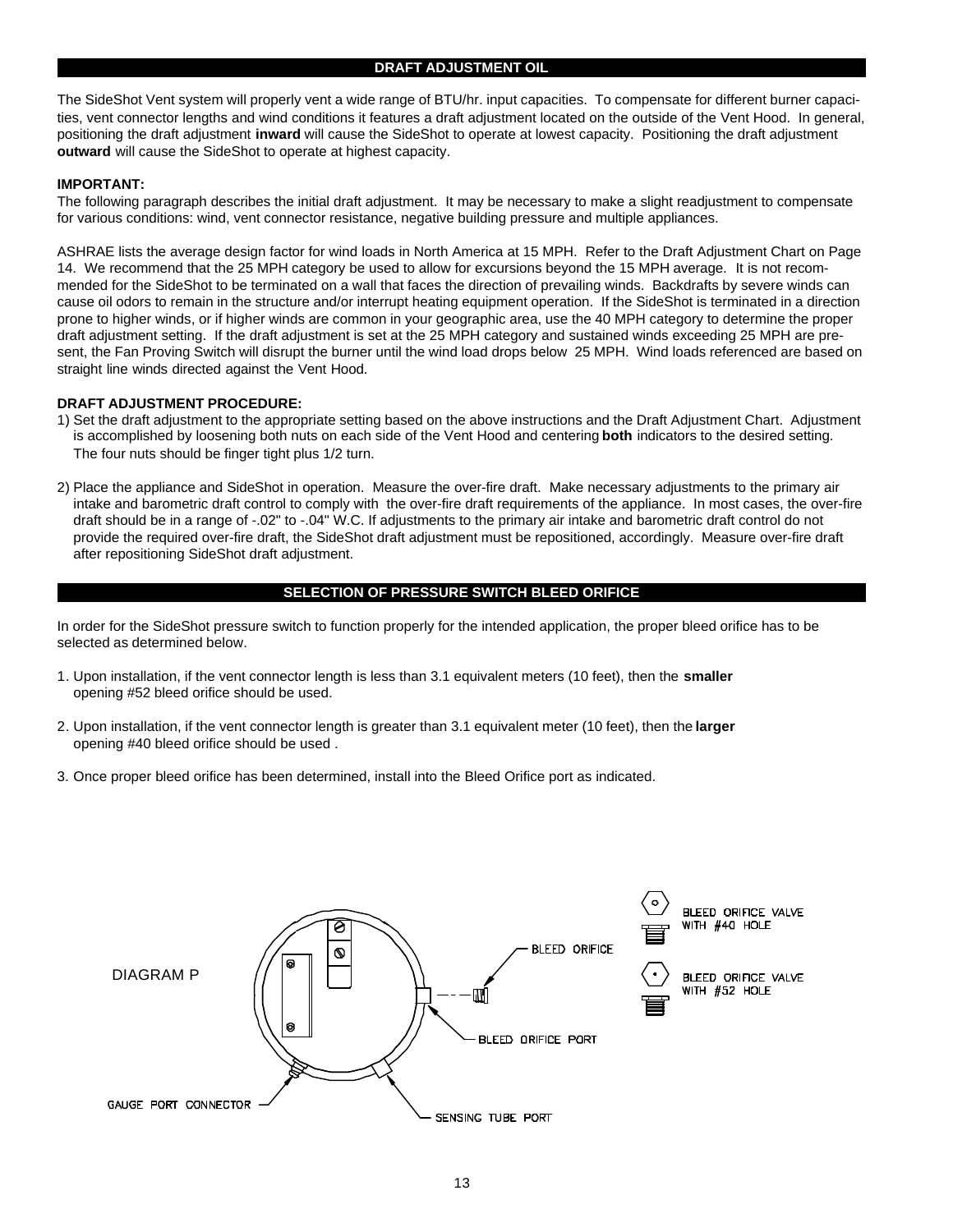|  | <b>DRAFT ADJUSTMENT OIL</b> |  |
|--|-----------------------------|--|
|--|-----------------------------|--|

| BTU/HR       | GAL/HR       |                | FLAME RETENTION<br>OIL BURNER |                         | CONVENTIONAL OIL<br><b>BURNER</b> |
|--------------|--------------|----------------|-------------------------------|-------------------------|-----------------------------------|
| <b>INPUT</b> | <b>INPUT</b> | 25.<br>mph     | 40 mph                        | 25 mph                  | 40<br>mph                         |
| 50,0DO       | .38          | 1              | 1                             | 1                       | 2                                 |
| 60.000       | .43          | 1              | 1                             | 1                       | $\overline{2}$                    |
| 70,000       | .50          | 1              | 2                             | 2                       | 3                                 |
| 80,000       | .57          | 1              | 2                             | 2                       | 3                                 |
| 90,000       | 64           | 1              | 2                             | 3                       | 4                                 |
| 100,000      | .71          | 1              | 2                             | 3                       | 4                                 |
| 110,000      | -79          | $\overline{2}$ | 3                             | $\overline{\mathbf{3}}$ | 4                                 |
| 120,000      | .86          | 2              | 3                             | 4                       | 5                                 |
| 130,000      | .93          | $\overline{2}$ | 3                             | 4                       | 5                                 |
| 140,000      | 1.00         | $\overline{2}$ | 3                             | 4                       | 5                                 |
| 150,000      | 1.07         | 3              | 4                             | 5                       | 6                                 |
| 160,000      | 1.14         | 3              | 4                             | 5                       | 6                                 |
| 170,000      | 1,21         | 3              | 4                             | 5                       | 6                                 |
| 180,000      | 1.29         | 3              | 4                             | 6                       | 7                                 |
| 190,000      | 1.36         | 4              | 5                             | 6                       | 7                                 |
| 200,000      | 1.43         | 4              | 5                             | 6                       | 7                                 |
| 210,000      | 1.50         | 4              | 5                             | 7                       | 8                                 |
| 220,000      | 1.57         | 4              | Б                             | 7                       | 8                                 |
| 230,000      | 1.64         | Б              | 6                             |                         |                                   |
| 240,000      | 1.71         | 5              | 6                             |                         |                                   |
| 250,000      | 1.79         | 5              | 6                             |                         |                                   |
| 260,000      | 1.86         | 5              | 6                             |                         |                                   |
| 270,000      | 1.93         | 6              | 7                             |                         |                                   |
| 280,000      | 2.00         | 6              | 7                             |                         |                                   |
| 290,000      | 2.07         | e              | 7                             |                         |                                   |
| 300,000      | 2.14         | 7              | B                             |                         |                                   |
| 310,000      | 2.21         | $\overline{7}$ | B                             |                         |                                   |
| 320,000      | 2.29         | 7              | B                             |                         |                                   |

#### DRAFT ADJUSTMENT CHART

NOTES: All draft adjustments are approximate. This chart is to be used for initial draft adjustment only. Subsequent draft adjustments may be required to compensate for various field conditions: wind, vent pipe resistance, building pressure, multiple appliances, etc.

BTU/HR input ratings assume 30% or less excess air for flame retention burners and 50% to 100% excess air for conventional oil burners.

## **A WARNING**

Do not exceed the recommended BTU/HR input range of the SideShot.

Under no circumstances shall the minimum draft adjustment be used for the larger input range of this product.

Improper draft adjustment may result in the dispersion of flue products /carbon monoxide into the building interior.



#### **COMBUSTION AIR**

Adequate combustion air is vital for proper combustion and for safe venting. Likewise, for proper SideShot performance, adequate combustion air must be available to the appliance. Many installers assume adequate combustion air is present, especially in older homes. In some cases this is a false assumption, because many older homes have been made "tight" due to weatherization. Size the combustion air opening(s) into the appliance room as outlined in local or national codes. When installing a SideShot, it is not necessary to supply any more combustion air than normally required when conventional venting. Common symptoms of inadequate combustion air include: Fan Proving Switch short cycling, odor present at the end of burner cycle, outside air enters the structure through the SideShot Vent System on SideShot/Appliance off cycle.

#### **SYSTEM OPERATION CHECK-OUT**

- 1. Adjust thermostat or appliance controls to call for heat.
- 2. Verify that the SideShot operates first, prior to burner ignition. Allow heating equipment and SideShot to operate continuously while performing steps 3-5.
- 3. Close all doors and windows of the building. If heating equipment is installed in utility room or closet, close the entrance door to this room. Close fireplace dampers.
- 4. Turn on all appliances in the structure that exhaust indoor air during their operation, e.g. turn on clothes dryer, exhaust fans, such as range hoods, bathroom exhaust and whole house fans.
- 5. Allow SideShot and equipment to operate for at least five minutes. Tripping of the burner circuit by the Fan Prover Switch during the five minute operation indicates an unsafe operating condition. Turn fuel supply off to appliance and DO NOT OPERATE UNTIL UNSAFE VENTING CONDITION IS INVESTIGATED BY QUALIFIED SERVICE PERSONNEL.
- 6. Turn thermostat or equipment controls to the "off" position. Verify that the post-purge timer operates the SideShot for several minutes while burner is not firing before the SideShot turns off. Post-purge adjustment is made by turning the small slotted screw. Counter clockwise will increase delay, clockwise will decrease delay. Overturning adjustment screw will damage timer.
- 7. Return all windows, doors and exhaust fans to their original conditions of use.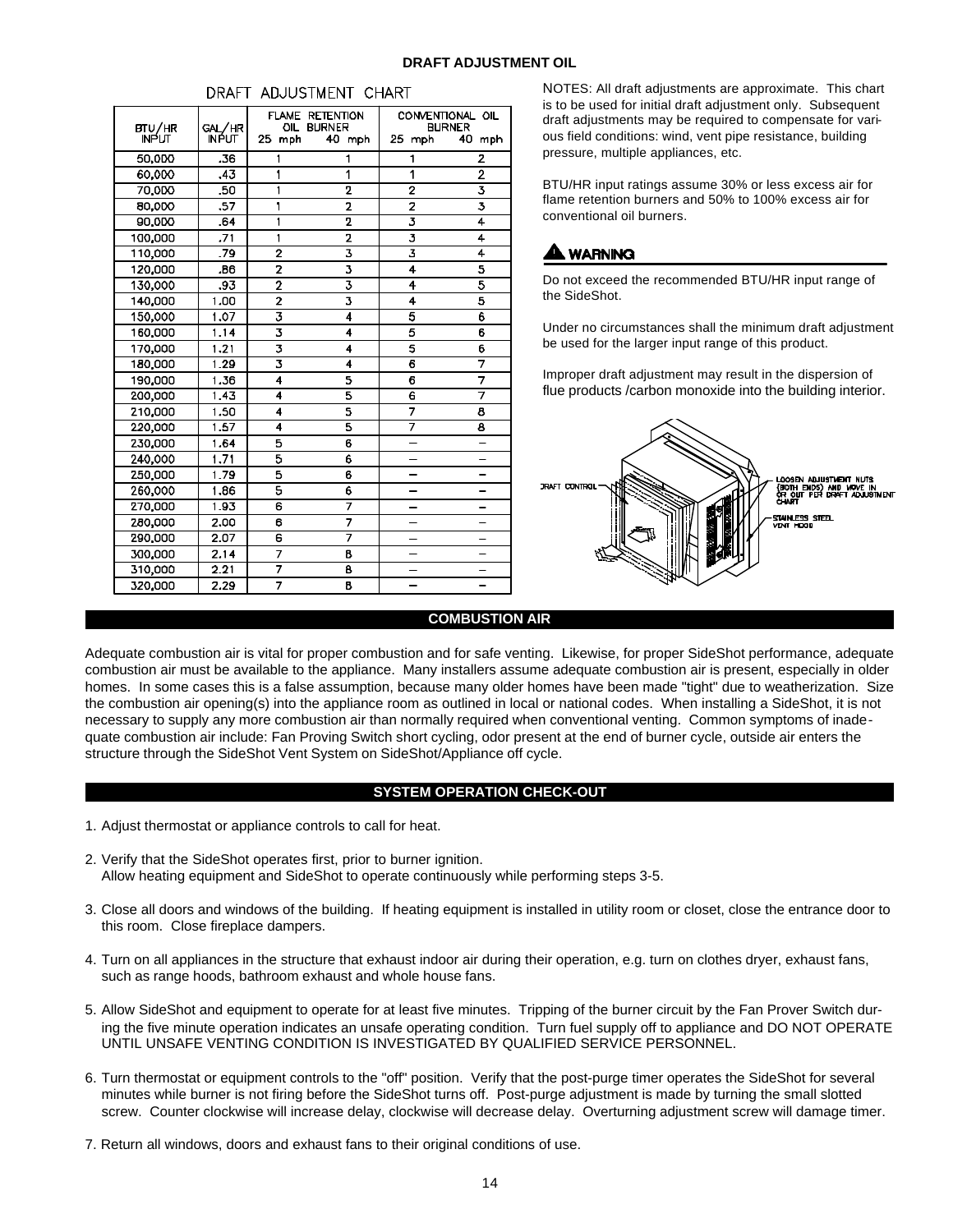#### **TROUBLESHOOTING OIL ODORS**

Many problems can be eliminated quite easily by having the equipment properly set up by a professional oil-heat service contractor. The sophistication of today's heating equipment and instrumentation needed for efficient operation requires proper training. There is no substitute for the work of a qualified oil-heat service professional. All trouble shooting recommendations that follow assume the equipment is installed and maintained by a qualified service person.

**Timer/Relay:** The factory installed Timer/Relay provides the post purge cycle for the venting system. Just as a chimney continues to draft after the burner has shut-down, the Timer/Relay operates the SideShot to clear the vent system of residual gases. The duration of the post-purge cycle is adjustable from 1 to 10 minutes. Turn the adjustment on the Timer/Relay counter-clockwise to accomplish a longer post purge. Over turning adjustment screw will damage timer.

**Draft Adjustment:** The SideShot Draft Adjustment, located outdoors on the Vent Hood, has two functions: A) It allows the installer to fine-tune the amount of draft that the SideShot must develop to vent the specific appliance, and B) It prevents air infiltration caused by strong winds and gusts. Air infiltration back through the vent system will bring with it the odors from the flue gas residue on the inside of the vent pipe. When the Draft Adjustment is at an inward setting (lower number) the Vent Hood will deflect a greater volume of wind than at a higher setting.

(**REMINDER :** The most significant preventer of wind-induced air infiltration is choosing a proper termination location of the SideShot before installation, see requirements on page 4, under "Vent Hood Termination Clearances.")

Verify that the Draft Adjustment is appropriate for the BTU/hr input, as shown on the "Draft Adjustment Chart," page 14 . If necessary, change setting by loosening both nuts on each side of the Vent Hood and center both indicators to the desired setting. Tighten the four nuts to secure new Draft Adjustment.

#### **CAUTION:**

Any adjustment to the draft setting must be followed by an over-fire draft measurement and necessary adjustments to the primary air intake on the burner and barometric draft control. See Draft Adjustment Procedure, pages 13 and 14.

**Burner Adjustment:** Verify that the over-fire draft matches that recommended by the heating equipment manufacturer. Adjust the combustion efficiency and smoke characteristics to optimum levels of performance.

**Combustion Air:** Modern construction methods and materials have reduced natural air infiltration rates to extremely low levels. Even older homes can lack adequate air for combustion, when insulation upgrades and other weatherization methods have been installed.

It is recommended that fuel burning appliances have dedicated sources of outside air for combustion. This may be simply accomplished by running a properly sized duct from outdoors and terminating it near the burner air intake. Accessory air intakes are available that connect to the burner motor, using it to pull in the outdoor air. The Tjernlund IN-FORCER™ Combustion Air Intake tempers the raw outdoor air as it is delivered to the burner. Without a source of outdoor air for combustion, a tight home's negative pressures will draw odors back through the venting system during the appliance off cycle.

**Chronic Oil Odor Conditions:** Certain features of the specific appliance and installation, e.g. high heat-retention combustion chamber; low-mass, dry-base; piping system design; oil impurities; air in lines, can all contribute to an increased production of oil odor and cannot always be anticipated. For extreme cases of oil odor nuisance Tjernlund recommends the practice of post-purging the burner during the vent system post-purge. A burner post-purge cycle can eliminate any shortcomings of compatibility between the specific installation and the SideShot. Burner post-purge kits, such as, Tjernlund's P/N 950-2043, are available from most oil equipment distributors. Burner post-purge kits should be used on installations where the combustion air is being adequately supplied, yet oil odors continue.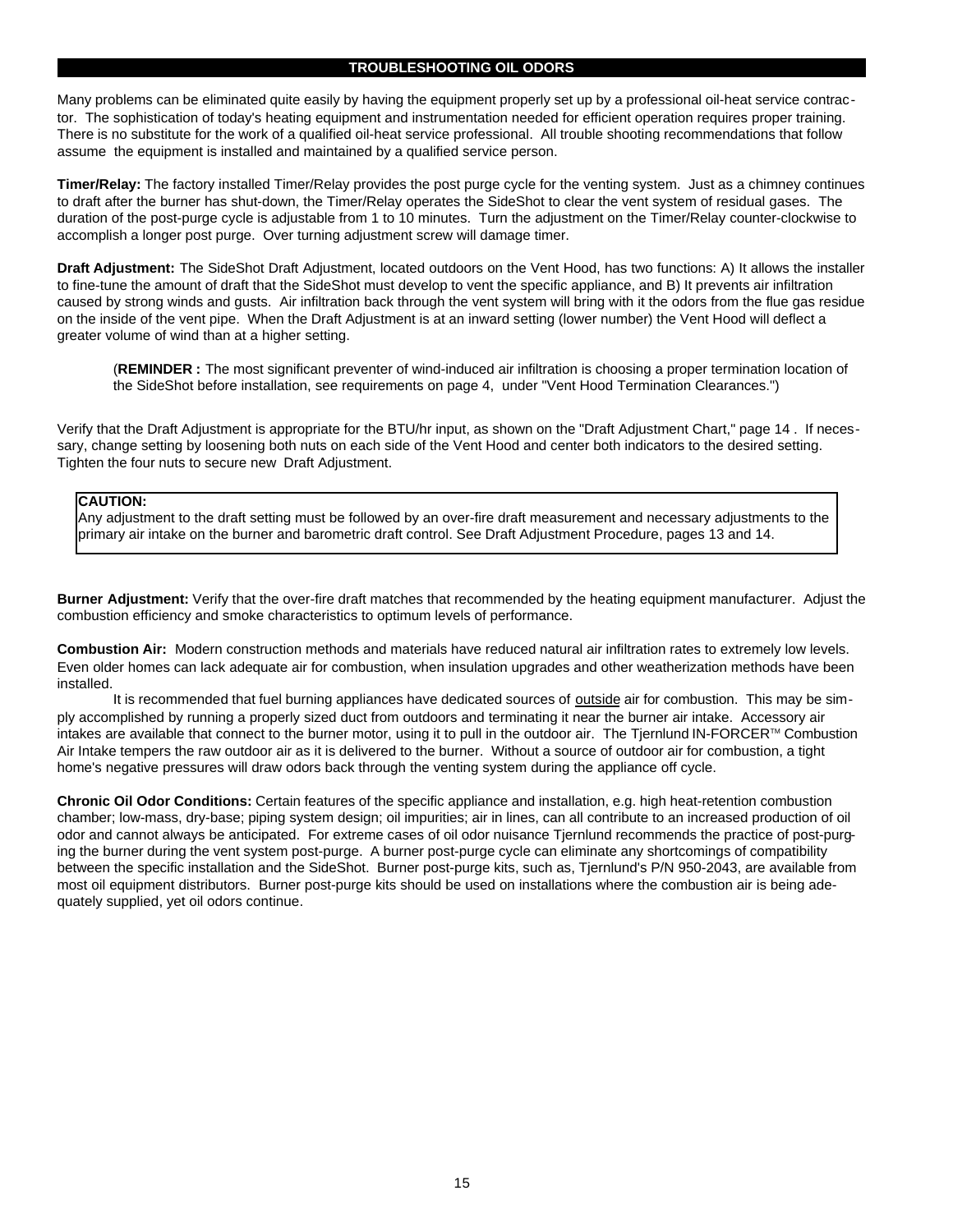#### **TROUBLESHOOTING ELECTRICAL PROBLEMS**

### **WARNING**

The following guide is intended to be used if a problem occurs during the use of the SideShot side wall vent system. At several steps throughout the guide you will be required to measure 115 Volts with a voltmeter, (See Diagram M).

**Extreme caution must be exercised to prevent injury.** If you are unable to determine the defective part with the use of this guide, call your Tjernlund distributor or Tjernlund Products direct at 1-800-255- 4208 for further assistance.





#### **SYMPTOM 2: SIDESHOT MOTOR RUNS CONTINUOUSLY**

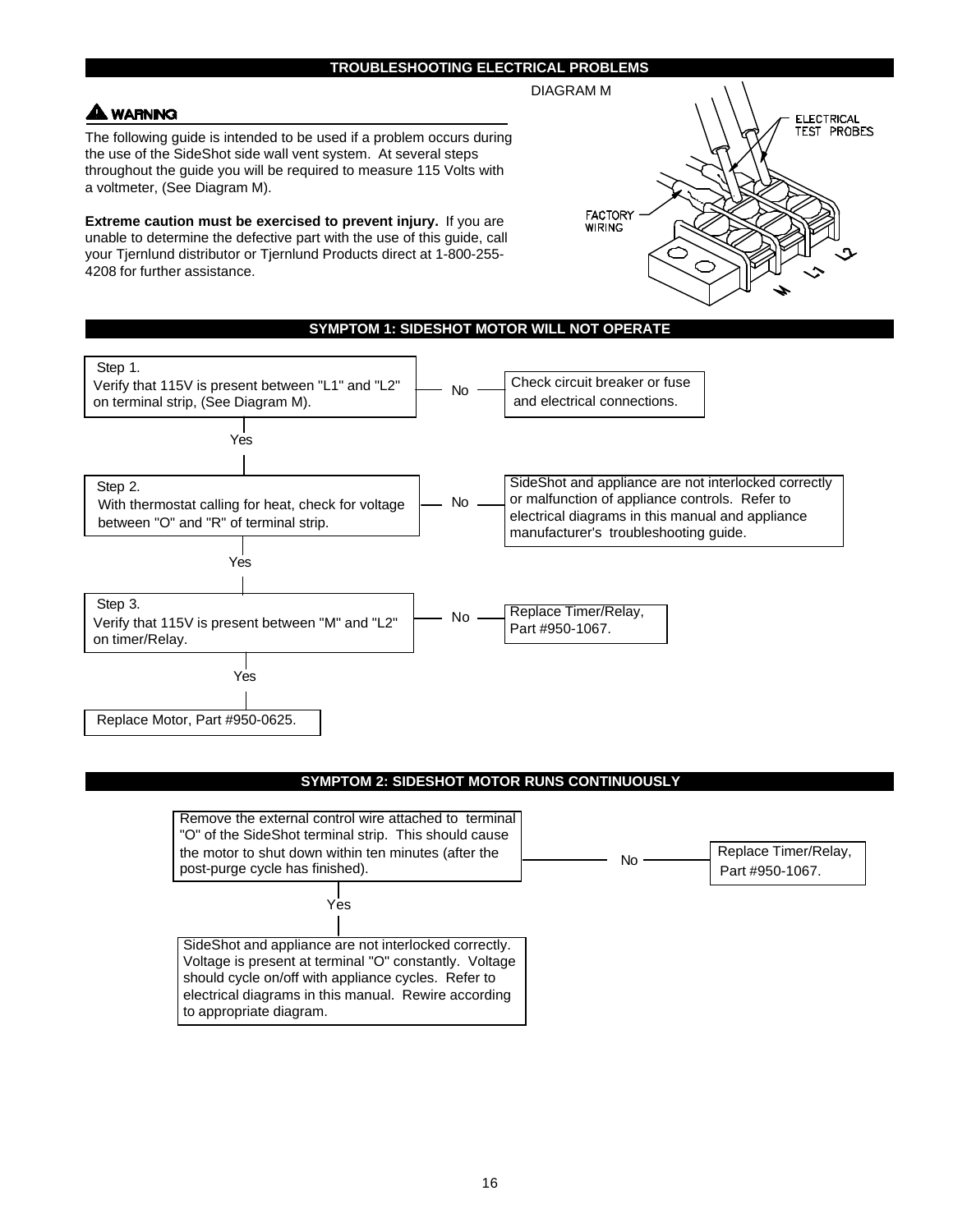#### **SYMPTOM 3: APPLIANCE WILL NOT OPERATE, BUT SIDESHOT DOES**

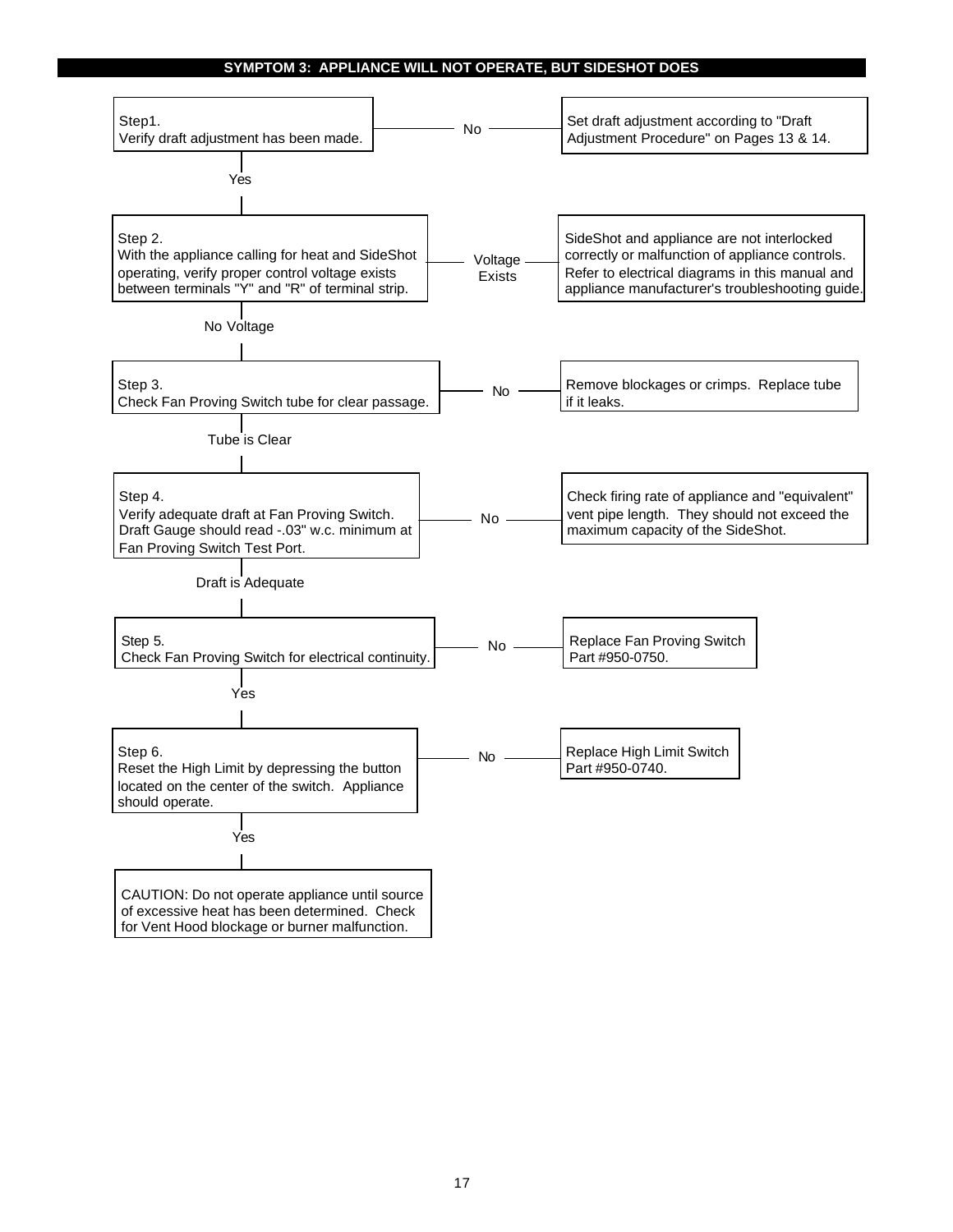#### **MAINTENANCE**



**WHEEL INSPECTION (DIAGRAM N)**

- 1. The SideShot blower wheel **must** be inspected annually. Particulates, such as soot, oil impurities and sheet rock dust, can prevent proper venting and will cause noise and vibration. Follow instructions, below for motor/wheel assembly removal.
- 2. Clean all particulate from wheel with a soft metal wire brush and soot cleaner. Clean the pocket of each blade, as well as the rest of the wheel.
- 3. A wheel that exhibits large amounts of particulate or appears to be out of round should be replaced with a new wheel. Instructions for wheel replacement are listed below.

#### **REMOVAL AND REPLACEMENT OF MOTOR/WHEEL ASSEMBLY (DIAGRAM N)**

### **A** WARNING

DIAGRAM N

Disconnect power supply to the SideShot and heating equipment when servicing the SideShot. Failure to do so may result in personal injury and/or equipment damage.

- 1. Remove electrical box cover.
- 2. Disconnect the two motor leads from the terminal strip.
- 3. Remove motor bracket screw from electrical box.
- 4. Holding the motor, apply firm pressure towards the plenum of the SideShot and remove the six motor mount nuts. **Note: Hold the assembly firmly; failure to do so could damage internal parts.**
- 5. Slide motor/wheel assembly from Plenum. Grasp only the motor casing; do not damage wheel, shaft or other components on Plenum. Do not rest assembly on wheel.

#### **WHEEL REPLACEMENT (DIAGRAM N)**

- 1. Loosen set screw from wheel hub by using a 5/32" allen wrench.
- 2. Twist wheel to loosen and pull off of motor shaft. **Do not pull too hard; wheel may bend**. Wheels "fused" to shaft may require penetrating oil and/or a wheel puller to facilitate removal.
- 3. Slide new wheel on to flat of shaft and firmly tighten set screw.

#### **MOTOR OILING (DIAGRAM N)**

The SideShot motor is permanently lubricated and requires no oiling.